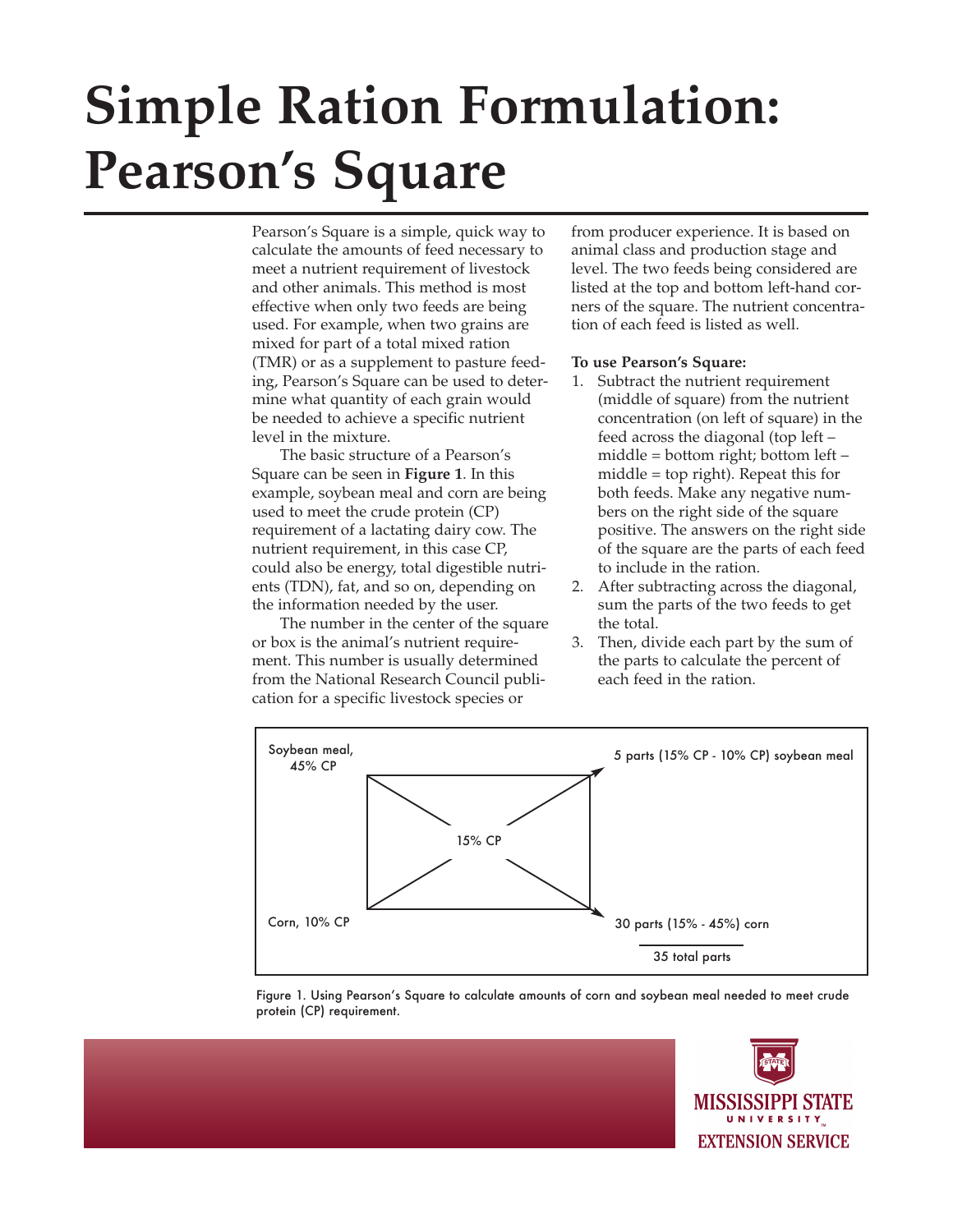## **Pearson's Square calculations:**

- 1. Subtract across the diagonal:
	- a.  $15\%$   $10\%$  = 5 parts soybean meal
	- b.  $15\% 45\% = 30$  parts corn
- 2. Sum the parts:
	- a. 5 parts soybean meal + 30 parts corn = 35 total parts
- 3. Divide each part by the total to calculate the percent of each feed to include:
	- a. 5 parts soybean meal  $\div$  35 total parts = 0.143  $^*$  $100 = 14.3\%$  soybean meal
	- b. 30 parts corn  $\div$  35 total parts = 0.857  $*$  100 = 85.7% corn

So, in a half-ton (1,000-pound) batch of this corn and soybean meal mix, 143 pounds of soybean meal and 857 pounds of corn are needed to achieve 15% CP in the mix (calculations shown below).

Soybean meal: 1,000 lb \* (14.3 ÷ 100) = 143 lb SBM Corn:  $1,000 \text{ lb} * (85.7 \div 100) = 857 \text{ lb}$  corn

There are a few important things to remember about using Pearson's Square for formulations:

- 1. This method is only efficient when no more than two ingredients are being used.
- 2. The animal requirement (number in center of the square) must fall between the nutrient concentrations in both feeds. For example, if the requirement is 60% TDN, then one feed must be greater than 60% TDN and one must be less than 60% TDN.
- 3. Disregard any negative numbers calculated on the right side of the square. Treat them as positive numbers.
- 4. Nutrient concentrations of the feeds and the requirement must be expressed on the same basis (for example, dry matter or "as-fed").
- 5. Always CHECK THE MATH for accuracy.

Math check for the example above: 143 lb soybean meal \* 45% CP = 64.3 lb CP 857 lb corn \* 10% CP = 85.7 lb CP Cow's requirement =  $1,000$  lb  $*$  15% CP = 150 lb CP Check: 64.3 lb CP + 85.7 lb CP = 150 lb CP

## **Using Pearson's Square with Supplement Mixes**

Though not always recommended, it is possible to use Pearson's Square to balance more than two ingredients. For example, with two separate grain mixes (A and B), each made up of two ingredients, for a total of four feedstuffs, Pearson's Square method can be used to calculate the amount of grain mixes A and B needed to meet the requirements. Energy  $(Mcal/d)$  is the required nutrient in the following example.

Grain mix A is 40% corn and 60% soybean hulls (SBH), whereas grain mix B is 50% dried distillers grains (DDG) and 50% cottonseed hulls (CSH). The energy requirement being balanced for is 1.44 Mcal/d. The energy contents of the feeds are listed in **Table 1**.

## **Table 1. Energy concentrations (mcal/kg) of various feedstuffs (NRC, 2001).**

| Feed                    | Energy (Mcal/kg) |
|-------------------------|------------------|
| Corn                    | 2.01             |
| Soybean hulls           | 1.37             |
| Dried distillers grains | 1.97             |
| Cottonseed hulls        | 0.48             |

First, treat grain mixes A and B as the two feeds to use in the Pearson's Square. This means you must calculate the amount of energy (Mcal/kg) available in each mix. These are the steps:

- 1. Grain mix A
	- a.  $40\%$  corn at 2.01 Mcal/kg, so 2.01  $*(40 \div 100) =$ 0.80 Mcal/kg
	- b. 60% SBH at 1.37 Mcal/kg, so  $1.37 * (60 \div 100) =$ 0.82 Mcal/kg
	- c.  $0.80 + 0.82 = 1.62$  Mcal/kg
- 2. Grain mix B
	- a. 50% DDG at 1.97 Mcal/kg, so  $1.97 * (50 \div 100)$  $= 0.98$
	- b. 50% CSH at 0.48 Mcal/kg, so 0.48  $*(50 \div 100)$  $= 0.24$
	- c.  $0.98 + 0.24 = 1.22$  Mcal/kg

Second, make sure the energy requirement (1.44 Mcal/d) falls within the range of the energy content of each grain mix (1.22 to 1.62 Mcal/kg); otherwise, the Pearson's Square method will not work.

Third, set up the Pearson's Square as in **Figure 2**.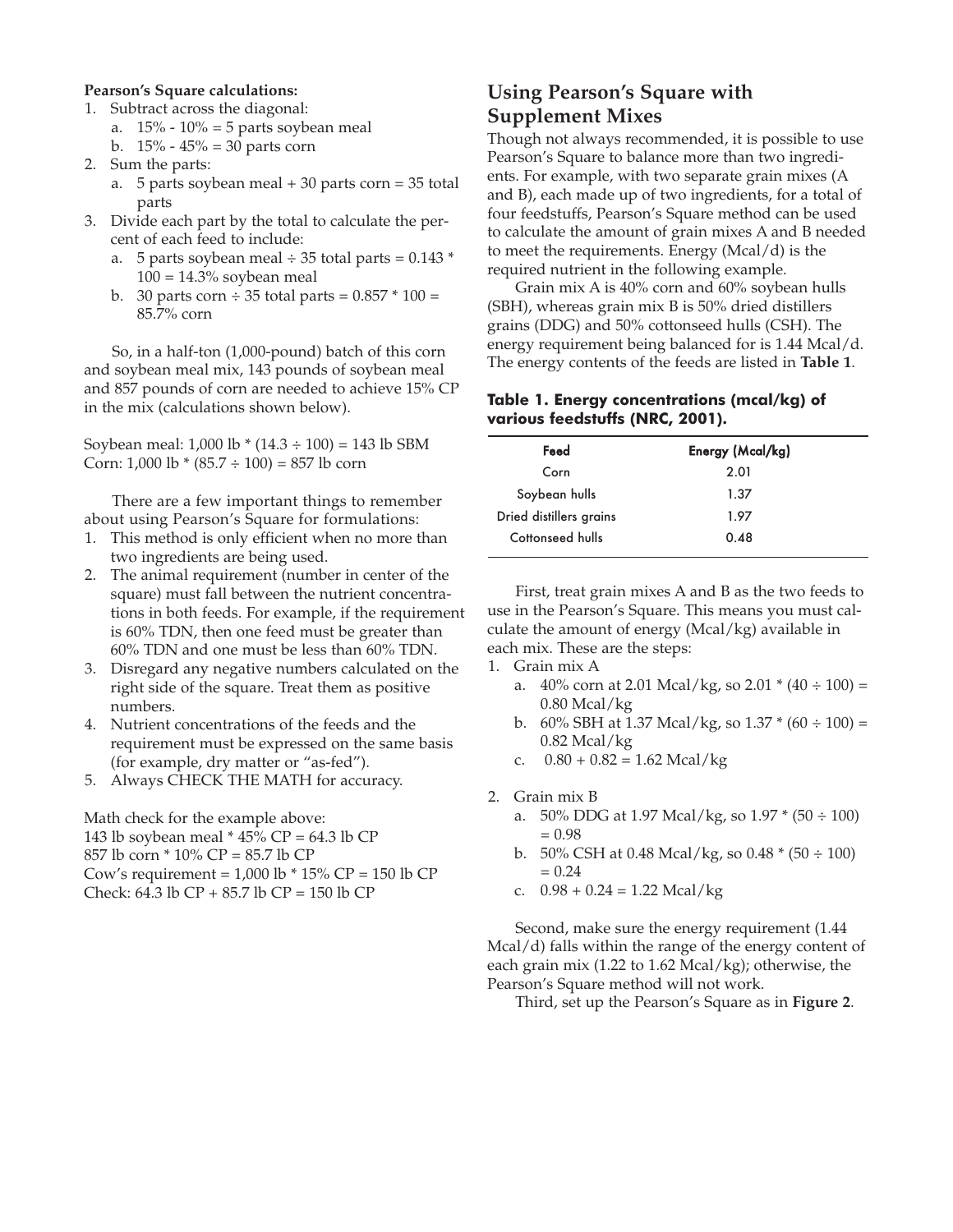

Figure 2. Using Pearson's Square to formulate rations with more than two ingredients.

## **Pearson's Square calculations:**

- 1. Subtract across the diagonal:
	- a.  $1.44 1.22 = 0.22$  parts grain mix A
	- b. 1.44 1.62 = 0.18 parts grain mix B
- 2. Sum the parts:
	- a.  $0.22$  parts grain mix A + 0.18 parts grain mix B  $= 0.40$  total parts
- 3. Divide each part by the total to calculate the percent of each feed to include. This step varies from the first example, because more than two ingredients are being used. Before dividing, multiply the parts of each grain mix by the proportions of each ingredient in the mix (this should sum to the total parts). The total ration will be 55% grain mix A (40% corn and 60% SBH) and 45% grain mix B (50% DDG and 50% CSH).:
	- a.  $0.22 * (40 \div 100) = 0.09$  parts corn
	- b.  $0.22 * (60 \div 100) = 0.13$  parts SBH
	- c.  $0.18 * (50 \div 100) = 0.09$  parts DDG
	- d.  $0.18 * (50 \div 100) = 0.09$  parts CSH

For grain mix A:

0.09 parts corn  $\div$  0.4 total parts = 0.225 0.13 parts SBH  $\div$  0.4 total parts = 0.325 For grain mix B: 0.09 parts  $DDG \div 0.4$  total parts = 0.225 0.09 parts CSH  $\div$  0.4 total parts = 0.225

Finally, go back and check the math as follows: 0.225% corn  $*$  2.01 Mcal/kg = 0.45 Mcal/d 0.325% SBH \* 1.37 Mcal/kg = 0.44 Mcal/d 0.225% DDG \* 1.97 Mcal/kg = 0.44 Mcal/d 0.225% CSH \* 0.48 Mcal/kg = 0.11 Mcal/d  $0.45 + 0.44 + 0.44 + 0.11 = 1.44$  Mcal/d = Orig. req.

Now, calculate how much of each feed ingredient to use in a 1,000-pound batch. Because the energy concentration is in Mcal/kg, first convert 1,000 pounds to kilograms (see conversion section below for directions).

So,  $1,000$  lb =  $454$  kg 454 kg \* 0.225% corn = 102.2 kg corn 454 kg \* 0.325% SBH = 147.6 kg SBH 454 kg \* 0.225% DDG = 102.2 kg DDG 454kg \* 0.225% CSH = 102.2 kg CSH  $102.2 + 147.6 + 102.2 + 102.2 = 454.2 \text{ kg} (1,000 \text{ lb of mix})$